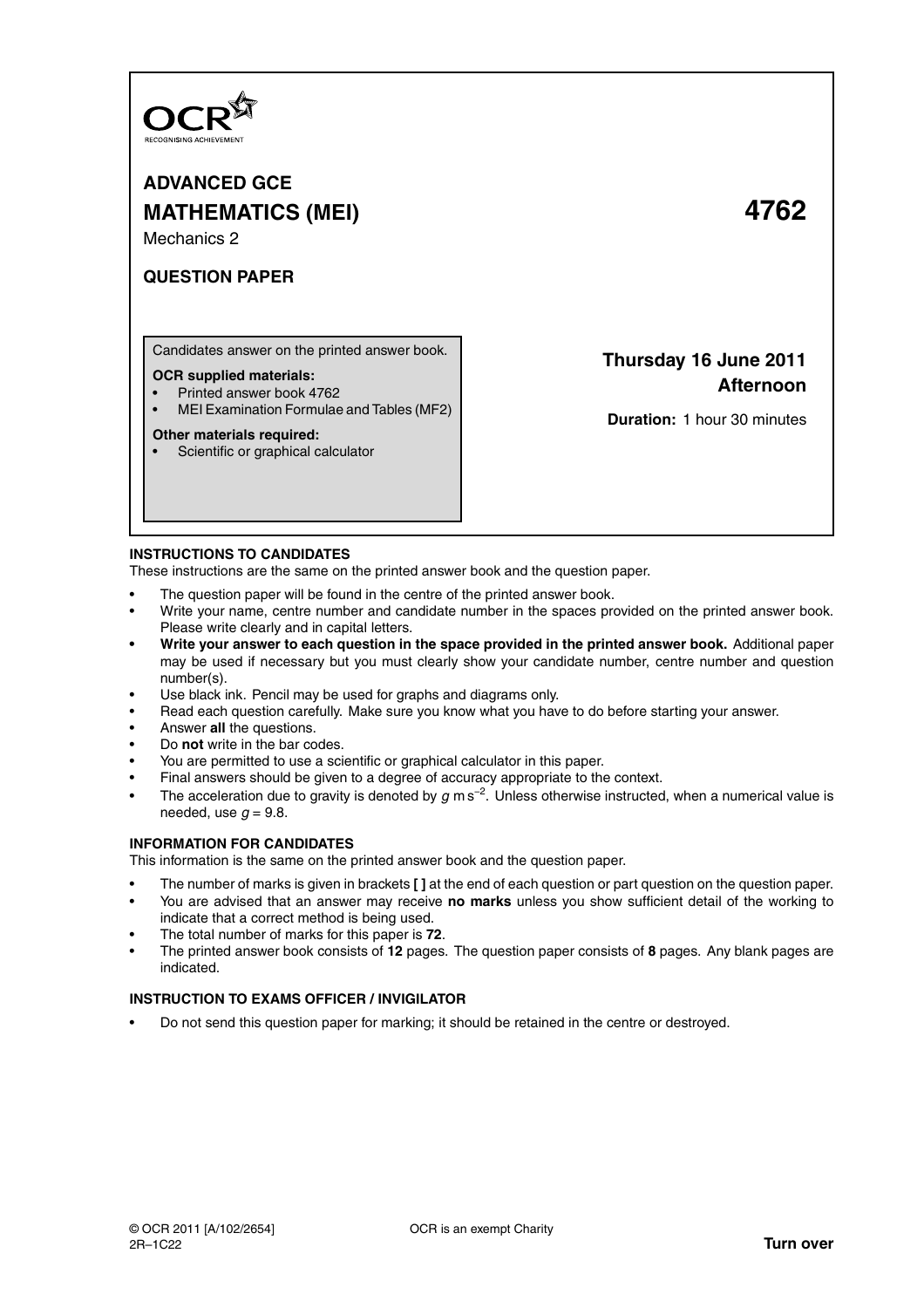**2**



Initially, P has a velocity of  $-1.75 \text{ m s}^{-1}$  and is acted on by a force of magnitude 13 N acting in the direction PQ.

After *T* seconds, P has a velocity of  $4.75 \text{ m s}^{-1}$  and has not reached Q.

**(i)** Calculate *T*. **[3]**

The force of magnitude 13 N is removed. P is still travelling at  $4.75 \text{ m s}^{-1}$  when it collides directly with Q, which has a velocity of  $-0.5 \text{ m s}^{-1}$ .

Suppose that P and Q coalesce in the collision to form a single object.

**(ii)** Calculate their common velocity after the collision. **[2]**

Suppose instead that P and O separate after the collision and that P has a velocity of  $1 \text{ m s}^{-1}$ afterwards.

- **(iii)** Calculate the velocity of Q after the collision and also the coefficient of restitution in the collision. **[6]**
- **(b)** Fig. 1.2 shows a small ball projected at a speed of  $14 \text{ m s}^{-1}$  at an angle of 30 $\degree$  below the horizontal over smooth horizontal ground.



**Fig. 1.2**

The ball is initially 3.125 m above the ground. The coefficient of restitution between the ball and the ground is 0.6.

Calculate the angle with the horizontal of the ball's trajectory immediately after the **second** bounce on the ground. **[8]**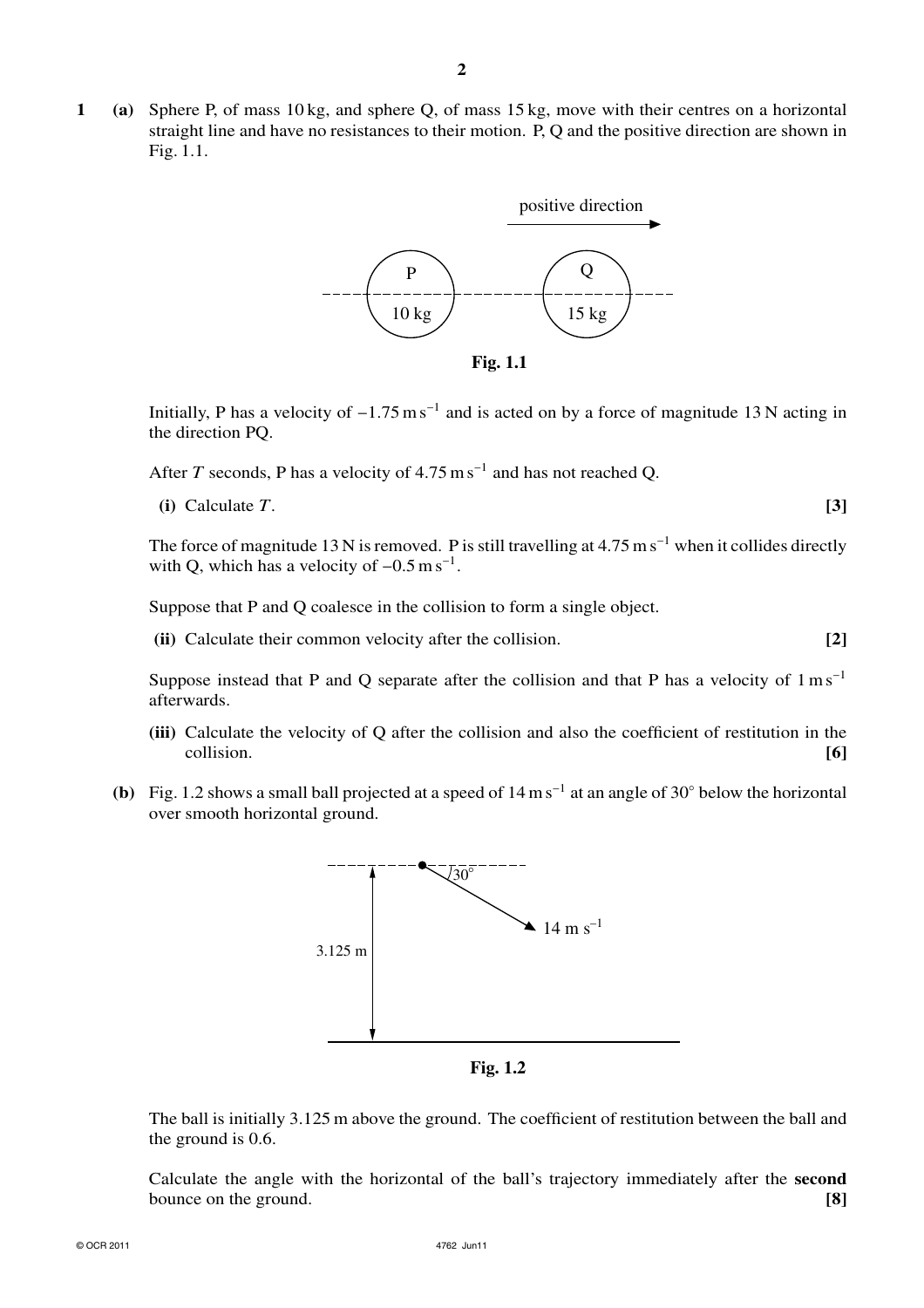**2** Any non-exact answers to this question should be given correct to four significant figures.

A thin, straight beam AB is 2 m long. It has a weight of 600 N and its centre of mass G is 0.8 m from end A. The beam is freely pivoted about a horizontal axis through A.

The beam is held horizontally in equilibrium.

Initially this is done by means of a support at B, as shown in Fig. 2.1.



**(i)** Calculate the force on the beam due to the support at B. **[3]**

The support at B is now removed and replaced by a wire attached to the beam 0.3 m from A and inclined at 50° to the beam, as shown in Fig. 2.2. The beam is still horizontal and in equilibrium.



**Fig. 2.2**

**(ii)** Calculate the tension in the wire. **[5]**

The forces acting on the beam at A due to the hinge are a horizontal force *X* N in the direction AB, and a downward vertical force *Y* N, which have a resultant of magnitude *R* at  $\alpha$  to the horizontal.

**(iii)** Calculate *X*, *Y*, *R* and  $\alpha$ . **[7]** 

The dotted lines in Fig. 2.3 are the lines of action of the tension in the wire and the weight of the beam. These lines of action intersect at P.



**(iv)** State with a reason the size of the angle GAP. **[2]**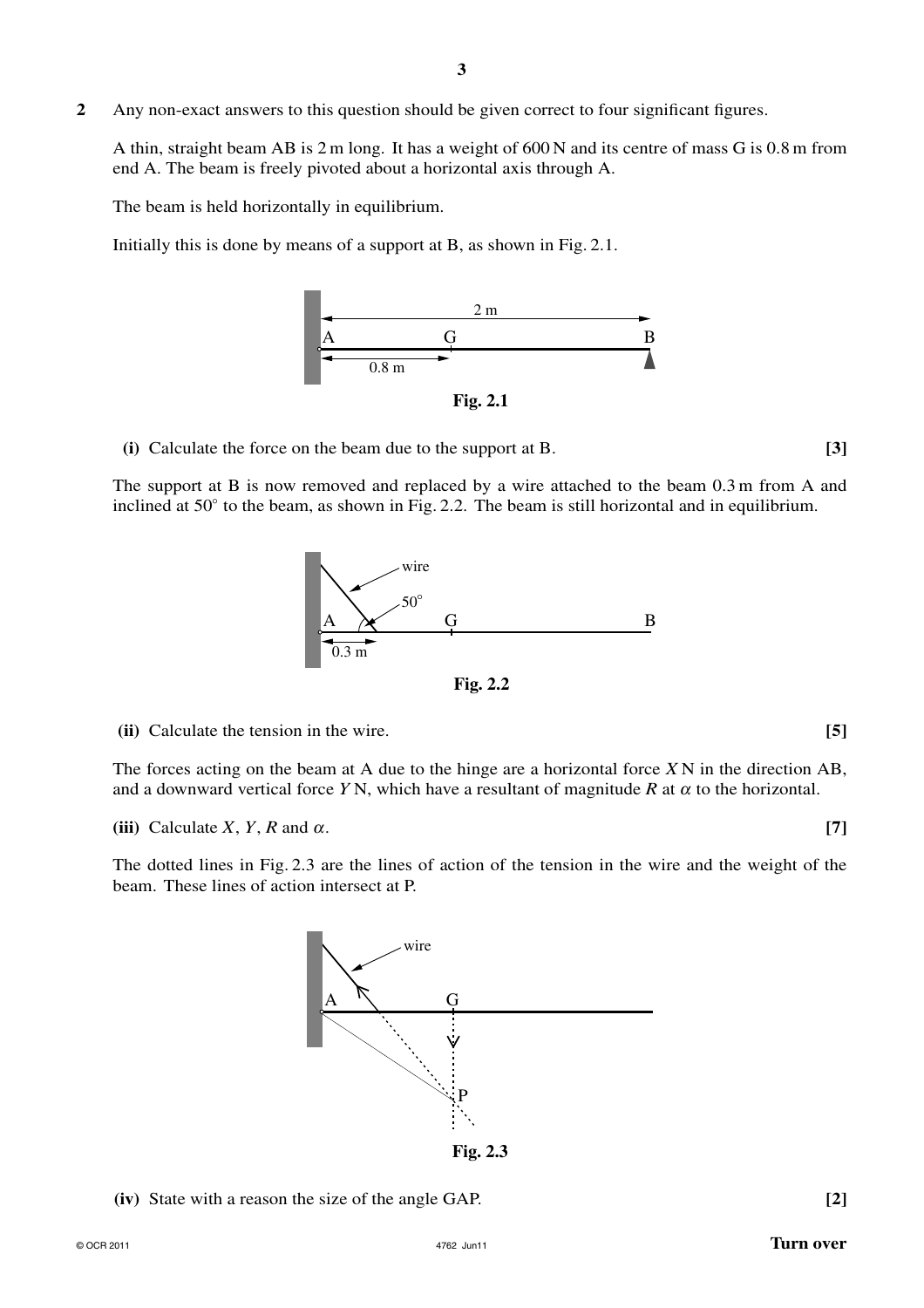**3** A bracket is being made from a sheet of uniform thin metal. Firstly, a plate is cut from a square of the sheet metal in the shape OABCDEFHJK, shown shaded in Fig. 3.1. The dimensions shown in the figure are in centimetres; axes O*x* and O*y* are also shown.



**(i)** Show that, referred to the axes given in Fig. 3.1, the centre of mass of the plate OABCDEFHJK has coordinates (0.8, 2.5). **[4]**

The plate is hung using light vertical strings attached to J and H. The edge JH is horizontal and the plate is in equilibrium. The weight of the plate is 3.2 N.

**(ii)** Calculate the tensions in each of the strings. **[5]**

The plate is now bent to form the bracket. This is shown in Fig. 3.2: the rectangle IJKO is folded along the line IA so that it is perpendicular to the plane ABCGHI; the rectangle DEFG is folded along the line DG so it is also perpendicular to the plane ABCGHI but on the other side of it. Fig. 3.2 also shows the axes Ox, Oy and Oz.



**Fig. 3.2**

**(iii)** Show that, referred to the axes given in Fig. 3.2, the centre of mass of the bracket has coordinates (1, 2.7, 0). **[5]**

The bracket is now hung freely in equilibrium from a string attached to O.

**(iv)** Calculate the angle between the edge OI and the vertical. **[4]**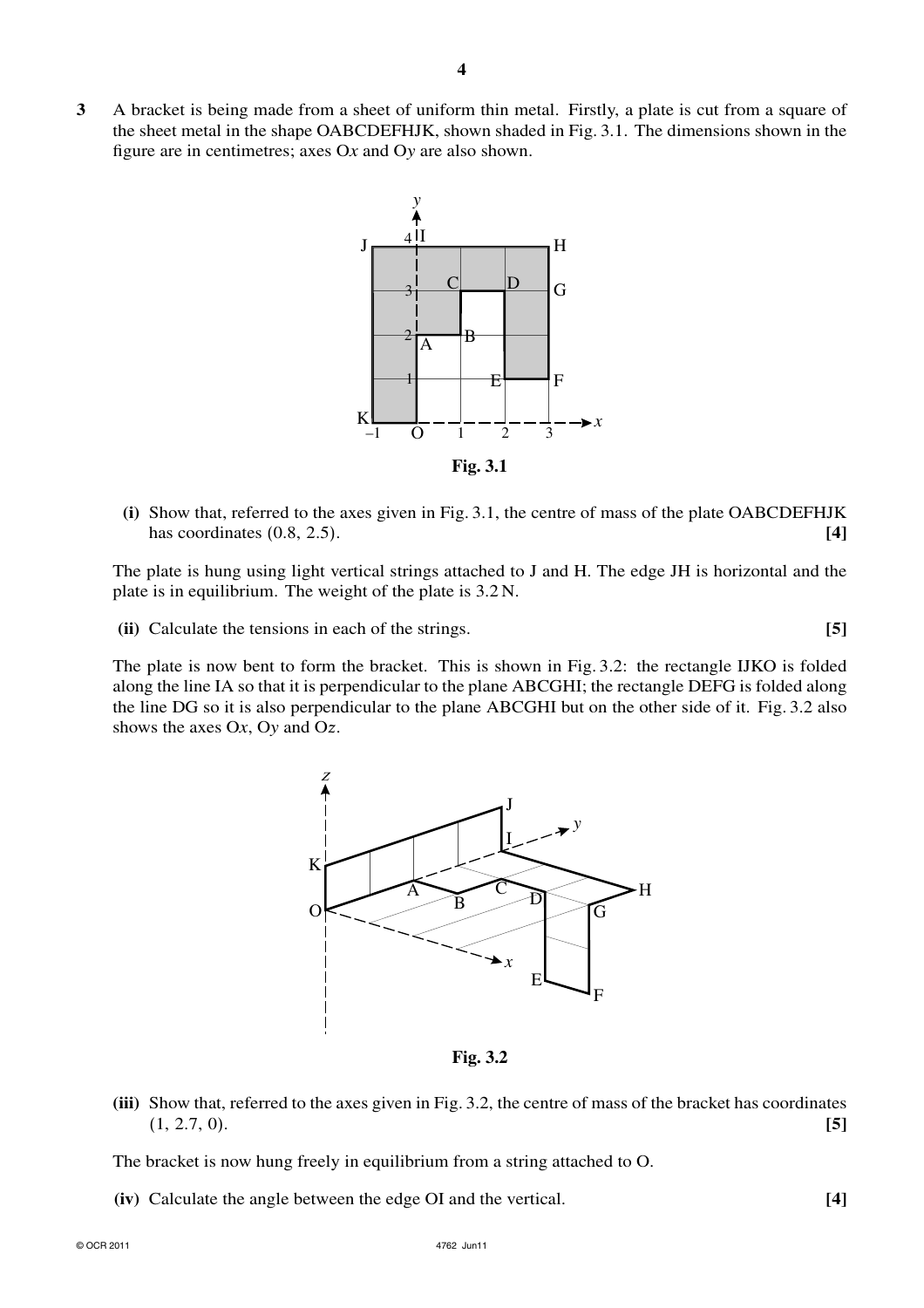**4 (a)** A parachutist and her equipment have a combined mass of 80 kg. During a descent where the parachutist loses 1600 m in height, her speed reduces from *V* m s<sup>−1</sup> to 6 m s<sup>−1</sup> and she does  $1.3 \times 10^6$  J of work against resistances.

Use an energy method to calculate the value of *V*. **[5]**

- **(b)** A vehicle of mass 800 kg is climbing a hill inclined at  $\theta$  to the horizontal, where sin  $\theta = 0.1$ . At one time the vehicle has a speed of  $8 \text{ m s}^{-1}$  and is accelerating up the hill at 0.25 m s<sup>-2</sup> against a resistance of 1150 N.
	- **(i)** Show that the driving force on the vehicle is 2134 N and calculate its power at this time.

**[7]**

The vehicle is pulling a sledge, of mass 300 kg, which is sliding up the hill. The sledge is attached to the vehicle by a light, rigid coupling parallel to the slope. The force in the coupling is 900 N.

**(ii)** Assuming that the only resistance to the motion of the sledge is due to friction, calculate the coefficient of friction between the sledge and the ground. **[6]**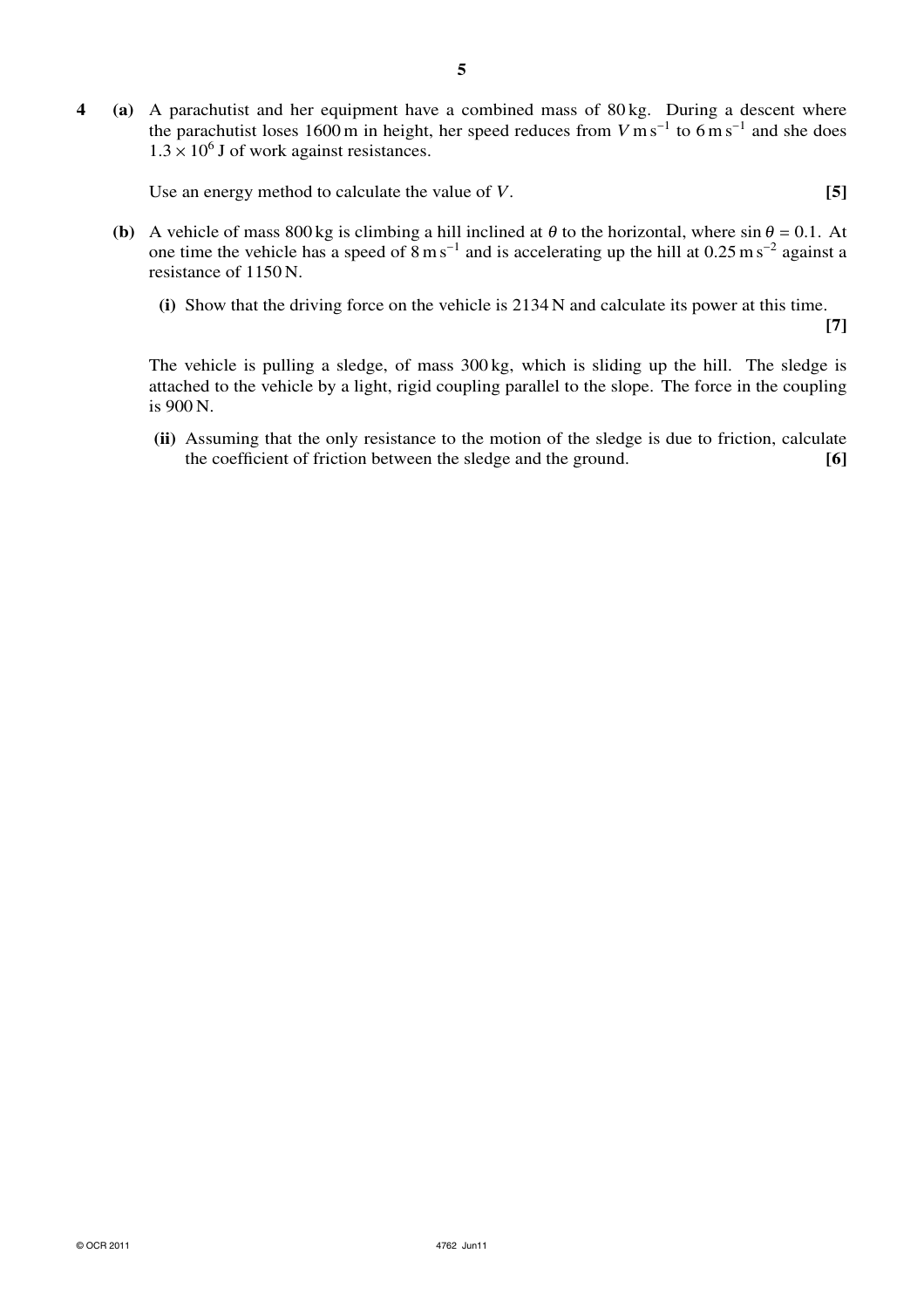# **BLANK PAGE**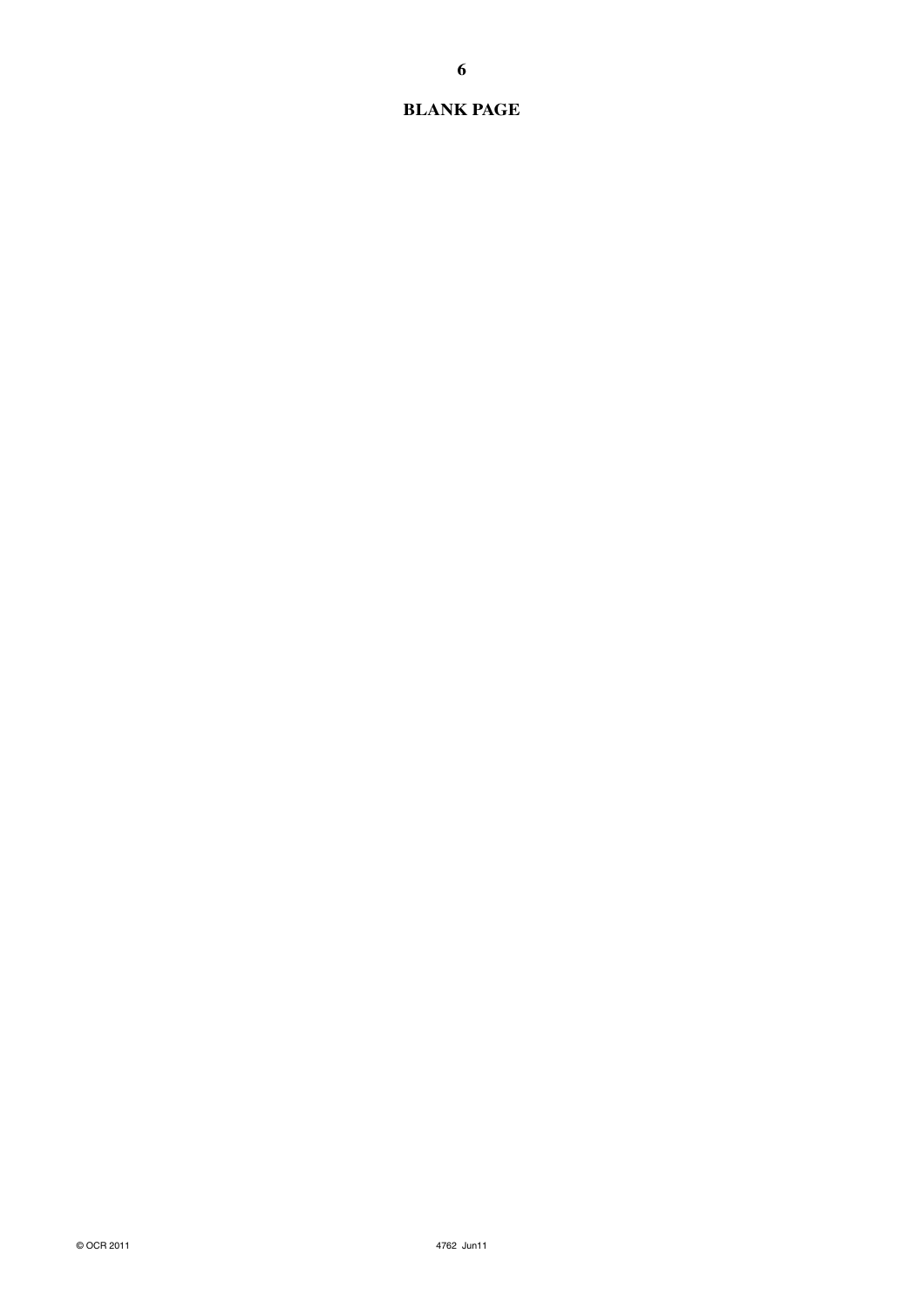# **BLANK PAGE**